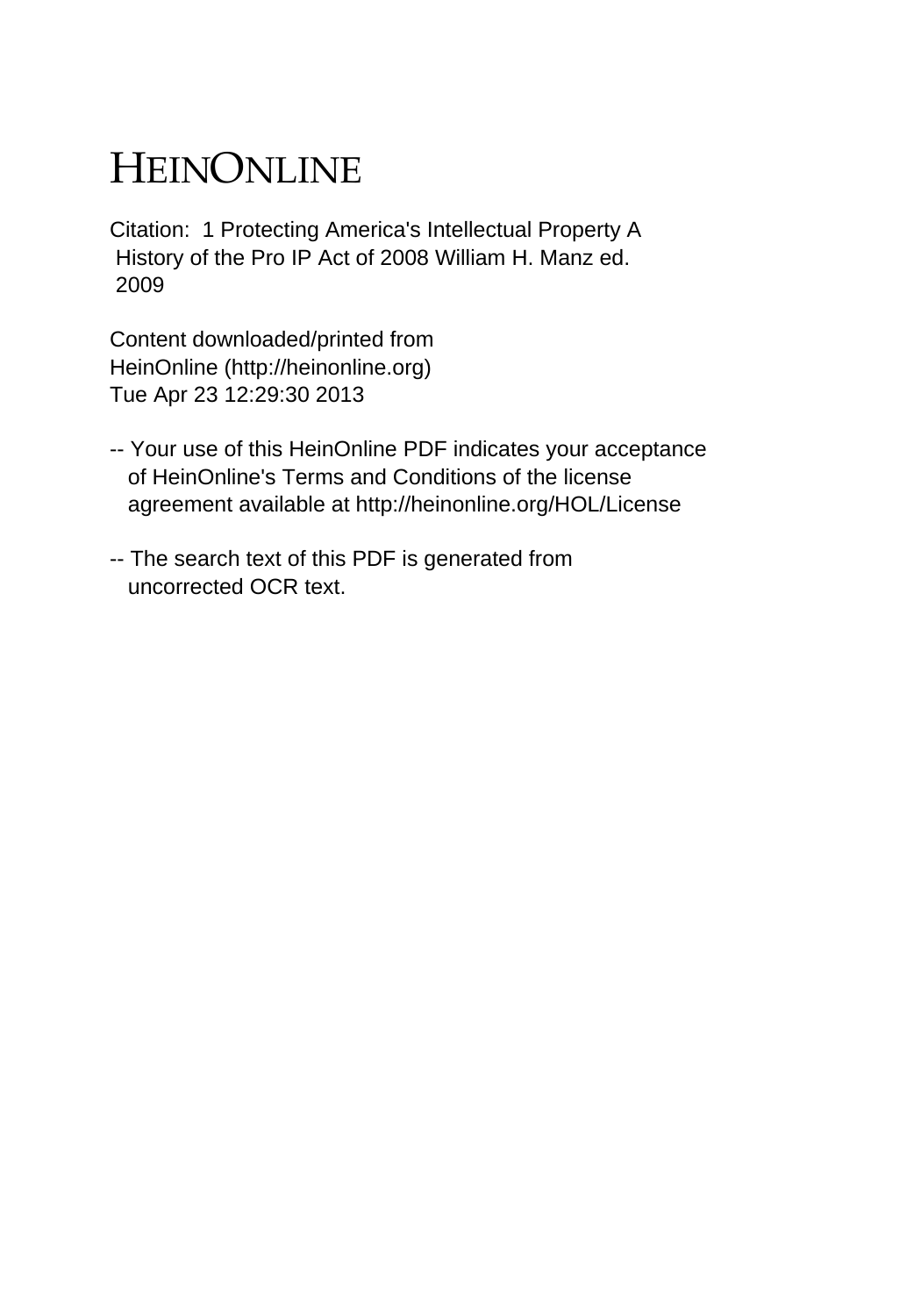**H3202 Extrict Constant Conformation** Constant Constant Constant Constant Constant Constant Constant Constant Constant Constant Constant Constant Constant Constant Constant Constant Constant Constant Constant Constant Co Noyle Levin Sánchez, Linda Harvow Hersel Paston Paston Perguasa Lewis (GA) The Parameter Particle Bear (GA) Terms (GA) The Permeter Particle Particle Particle Particle Particle Particle Particle Particle Particle Particle  $\begin{tabular}{l|c|c|c|c} \multicolumn{1}{c}{Puler} & Mecky & Mecky & Heilménance & Hecly & Maard & Galery & Mecky & Naard & Nacly & Naard \\ \hline Puler & Mackus & Seeraw & Seeraw & Beeraw & Boord & Raant & Saard & Gaerret (NJ) & Maardulo & Naald & Nacly & Naard & Nacly \\ \hline \multicolumn{1}{c}{Pvar} & Mecky & Seadk & Board & Hecly & Mecky & Ready & Heady & Heady & Heady & Heady & Heady & Heady & Heady \\ \hline \multicolumn{1}{c}{Pvar} & MeColw & Mecly & Mecly &$ **Herseth** Sandlin Miller, **George Speier Carnahan Kagen** T. Heller Miller (FL) **Stb(NJ)** Eiggins Mollohan Spract Carney Kanjorski Sanchez, Loretta Hensariing Milier (MI) Souder Hensariing Mollohan Spract Carney Kanjorski Sanchez, Loretta Hensariing Milier (MI) Souder States (1999)<br>Hinojosa Moore (W3) States Ca  $\begin{tabular}{llllll} \textbf{Holden} & Mortick & Tnescher & Cla. & Klen^2 & Scolv (GA) & Scolv (GA) & Scolv (TA) & Tnes pery \\ \hline Holen & Machler & Tasylor & Tasylor & Clay & Klen^2 (TA) & Scolv (TA) & Tnes perz \\ \hline Holen & Nsollet & Tasylor & Tenspon (CA) & Clexvr & Klen^2 (TA) & Scolv (TA) & Tnes & Nons \\ \hline Holen & Nsol (MA) & Thompeno (TA) & Clexvr & Koll (TA) & Soll (TA) & Soll (TA) & Soll (TA) & Soll (TA) & Soll (TA) & Soll (TA) & Soll (TA)$ Jones (OH) Perimutter Wassermann Davis (AL) Lowey Stoll Solls Knollenberg Putnam (Wison (SC)<br>Kangresid Perisson (MN) Schultz Davis (CA) Lynch Solls Knbl (NY) Radanovich Wittman (VA)<br>Kanjorski Pomeroy Watsen Davis Lincoln M Jackson (II, Ortiz Udali (Co) Costello La Chromer Lewis Calculates Killas (A) Delay (A) Pickering (A) Pickering (A) Pickering CA) Pickering CA) Counter Lewis Stupak Norget (A) Shares Weiner Lewis (A) Jackson Stupak Norget **Langevin** *Diaz-Balaty***, M. McCollum (MLV) Taylor <b>ANNOUNCEMENT BY THE SPEAKER PRO TEMPORE**<br>Woolsey Dicks McDermott Thompson (CA) The CDEAKED and tempore *(Aurine* Larsen **WA)** Ruppersberger Wu and Dingell McGovern Thompson (CA) The SPEAKER pro tempore (during particle of the Dingell McGovern Thompson (CA) The SPEAKER pro tempore (during<br>Larsen (CT) Ryan Warn Doggett McIntyre Therney **Bourge McNulty McNulty 1998**<br> **Doyle McNulty Towns are 2 minutes remaining on this vote.<br>
MCNU TVOTING--7 Edwards Meek (FL) Tsongas<br>
<br>
<b>Doyle Elisson Meek (FL) Turner**<br> **LOGISEARE SECT TO THE SECT THE SECT DESCRIPTION IN** Kiela (CA) Homes (Ne) Details (NC) The Hart (CO) The Hart (CA) The Loebsack Langen (WA) The Cohen Loebsack Cohen Bush and Details (NY) The Cohen CA) Rush Details (NY) The Cohen CA Bass (CA) The Cohen Loebsack Ells (CO) Det ENGOUNCEMENT BY THE SPEAKER PRO TEMPORE Saboo Miller (NC) van *nuise* 'aye'' to ''no.''<br>The SPEAKER pro tempore (during Esteridge Michaell Viscosky So the bill was passed.<br>The Text is passed. The bill and the vote was anno The SPEAKER pro tempore (during Etheridge Mitchell Visclosky the vote). Members have 2 minutes re- Farr Mollohan Walsh (NY) Interesunt of the vote). Members have 2 minutes re- Fattah Moore (KS) Walsh (NY) as above recorded.<br>The vote in the votes. The value of the value of the value  $\Box$  1206  $\Box$  1206  $\Box$  1206  $\Box$  1206  $\Box$  1206  $\Box$  1206  $\Box$  1206  $\Box$  1206  $\Box$  1206  $\Box$  1206  $\Box$  1206  $\Box$  1206  $\Box$  1206  $\Box$  1206  $\Box$  1206  $\Box$  1206  $\Box$  1206  $\Box$  1206  $\Box$  1206  $\Box$  1206  $\Box$  1206  $\Box$  1206 So the motion to recommit was re- Gordon Napolitano Wetiner jeSted. Green, A) Neal (MA) Wech (VT) ORGANIZATION FOR INTELLEC- Green, Gene Oberstar Wexler TUAL PROPERTY ACT OF **<sup>2008</sup>** The result of the vote was announced **Grijalva** Obey Wilson (OH) The SPEAKER pro tempore. The Hare Ortiz Wu finished business is the question or<br>question is on the passage of the bill. Hastings (PL) Pascrell Wynn suspending the rules and passing the The question was taken; and the distance results and the bill, H.R. 4279, as amended.<br>Speaker pro tempore announced that **NOES-188 The Clerk read the title of the bill**. The question was taken; and the Marings (FL) Fascel by Tarmuch that becomes a<br>peared to have it. Aderholt Brady (TX) Conaway The SPEAKER pro tempore announced that<br>the ayes appeared to have it. Monday (TX) Conaway The SPEA ECORDED VOTE Akin  $Broun(0A)$  Creashaw question is on the motion offered by<br>Mr. HENSARLING. Mr. Speaker, I Alexander Brown (SC) Cubin the gentleman from Michigan (Mr. Speaker, I Bachmann Brown-Waite, Culberson Contrary At t demand a recorded vote. Bachus **Ginny** Davis (KY) A recorded vote was ordered. **Barrett(SC)** Buchanan Davis, David rules and pass the bill, H.R. 4279, as The Theorem Conduct The The The Theorem Bartlett (SC) and a man **Davis. David** The SPEAKER pro tempore. This Bartlett (MD) Burgess **Davis. Tom anended.**<br>The SPEAKER pro tempore. This Bartlett (MD) Burgess Davis. Tom and th **will be a 5-minute vote.**  The SPEAKER pro tempore. This Barton (TX) Burton (IX) Deal (GA) The question was taken; and the<br>ill be a minute vote. Siggert and Digger and Digger and the construction was taken; and the processes and the vice, and there were-ayes 239, noes 188, Bilirakis Camp (MI) Drake the ayes appeared to have it, Bishop (UT) Campon Dreier the ayes appeared to have it, Bishop (UT) Camp (Roll No. 299) Bluether Call No. 299) Bluether Canto [Roll No. 299] Blunt Capito Ballers Mr. HINOJOSA. Mr. Speaker, I de-<br>**AYES-239** Bonner Carter Emerson mand a recorded vote.<br>**AYES-239** Bonner Castle English (PA) vice, and there were-axyes 239, noes 188, Buintains champ for cannot component of Rail No. 299)<br>
mot voting 6, as follows: <br>
Hande a NES-239 Boehare Carter<br>
Abercrombie Alteries<br>
Abercrombie and Bonne Castle<br>
Achier Alteri Ackertoniane Atteniire – exacs – exactor - exactor - exercet<br>Ackerman Andrews Baird Boozman Coble - Fallin - The SPEAKER pro tempore. This<br>Allen Arcuri – Baidwin Boustany Cole (OK) Feeney - will be a 5-minute vote.

Fattah Moore (KS) Wasserman **A motion to recorded.**<br>Fattar Moore (WI) Schultz the table.<br>Frank (MA) Marphy (CT) Waters the table.<br>Gifchres Marphy Patrick Wasser<br>Gifchres Martha Wat MoNeiney<br>Meek (FL)<br>Meek (FL)<br>Meekanon<br>Michaud<br>Miller, George<br>Miller, George<br>Muller, George<br>Mollohan<br>Moore (KS)<br>Moore (WI)<br>Moran (VA)<br>Murphy (CT)<br>Murphy Pari<br>Murphy Pari<br>Murphy Pari<br>Murphy Pari<br>Murphy Pari<br>Murphy Pari

Matheson success (Cabridge Campbell CA) Cutterest Ruchardson<br>MAGolium (MN) Tanaerer Cohen Lootsack Ruchardson<br>Moleonian (MN) Tanaerer Cohen ANNONCEANAIRER PRO TEM<br>MOLOWER Thompson (CA) The SPEAKER PRO temporer (AN)<br>MCGover Wasserman<br>Schultz<br>Waters<br>Watson<br>Watt

**Lee** Salazar Yarmuth Donnelly McNerney Tierney the vote). Members are reminded there

Elisworth Melancon Udall (CO)<br>
Emanuel Michaud Udall (NM) Mr. KIRK changed his vote from<br>
Engel<br> **Exhoc** Miller, George Velasquez So the bill was passed.<br> **Etheridge Michall User Well (CO)**<br>
Farr Mollohan Walsh (NY) The re

above reflairs obey whole the **The SPEAKER pro tempore. The un-**<br>The Hall (NY) Olver Woolsey **The SPEAKER pro tempore. The un-**<br>The <sup>Hare</sup>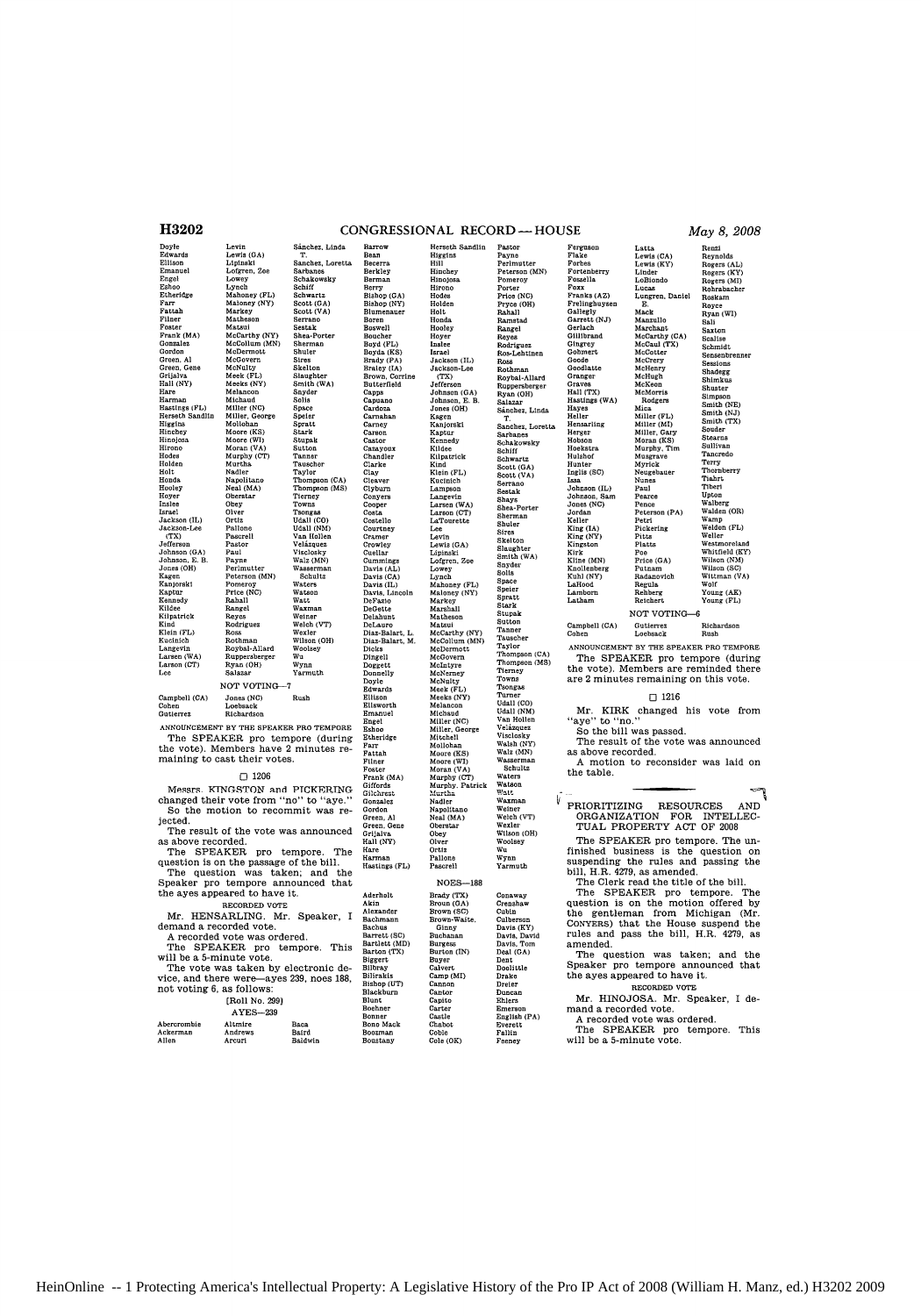## *May 8,* **2008 CONGRESSIONAL RECORD-HOUSE H3203**

 $\begin{tabular}{l|c|c|c|c} \hline \textbf{R} \textsc{m} & \textsc{Gaussian} & \textsc{Gaussian} & \textsc{Gaussian} & \textsc{Gaussian} & \textsc{Gaussian} & \textsc{Gaussian} & \textsc{Gaussian} & \textsc{Gaussian} & \textsc{Gaussian} & \textsc{Gaussian} & \textsc{Gaussian} & \textsc{Gaussian} & \textsc{Gaussian} & \textsc{Gaussian} & \textsc{Gaussian} & \textsc{Gaussian} & \textsc{Gaussian} & \textsc{Gaussian} & \textsc{Gaussian} & \textsc{Gaussian} & \textsc{Gaussian} & \textsc{Gaussian} & \textsc{Gaussian} & \textsc{$ Classical Homos Michain Homos Median (Wo-Classical Muchain Homos Michael PRO TEMPORE (The SPEAKER pro tempore (Mr. thris sing in the affirmative) the state of the SPEAKER pro tempore (Mr. 1991) and Michael Conservers and t

| The vote was taken by electronic de-    |                     |                            | Neugebauer<br><b>Nunes</b> | Ryan (OH)<br>Ryan (WI)           | Tanner<br>Tauscher                   | suspending the rules and agreeing to     |
|-----------------------------------------|---------------------|----------------------------|----------------------------|----------------------------------|--------------------------------------|------------------------------------------|
| vice, and there were-ayes 410, noes 11, |                     |                            | Oberstar                   | Salazar                          | Taylor                               | the resolution, H. Res. 1086.            |
| not voting 12, as follows:              |                     |                            | Obey                       | Sali                             | Terry                                | The Clerk read the title of the resolu-  |
|                                         | [Roll No. 300]      |                            | Olver<br>Ortiz             | Sanchez, Linda<br>T.             | Thompson (CA)<br>Thompson (MS)       | tion.<br>The SPEAKER pro tempore. The    |
| AYES-410                                |                     | Pallone                    | Sanchez, Loretta           | Thornberry                       | question is on the motion offered by |                                          |
| Abercrombie                             | Davis, David        | Johnson (IL)               | Pascrell<br>Pastor         | <b>Sarbanes</b><br><b>Saxton</b> | Tiahrt                               | the gentleman from Texas (Mr. GENE       |
| Ackerman                                | Davis, Lincoln      | Johnson, E. B.             | Payne                      | Scalise                          | Tiberi<br>Tierney                    | GREEN) that the House suspend the        |
| Aderholt                                | Davis, Tom          | Johnson, Sam               | Pearce                     | Schakowsky                       | Towns                                |                                          |
| Akin                                    | Deal (GA)           | Jones (NC)                 | Pence                      | Schiff                           | Tsongas                              | rules and agree to the resolution, H.    |
| Alexander                               | DeFazio             | Jones (OH)                 | Perlmutter                 | Schmidt                          | Turner                               | Res. 1086.                               |
| Allen<br>Altmire                        | DeGette             | Jordan                     | Peterson (MN)              | Schwartz                         | Udall (CO)                           | The question was taken; and (two-        |
| Andrews                                 | Delahunt<br>DeLauro | Kagen                      | Peterson (PA)              | Scott (GA)                       | Udall (NM)                           | thirds being in the affirmative) the     |
| Arcuri                                  | Dent                | Kanjorski<br>Kaptur        | Petri                      | Scott (VA)                       | Upton                                | rules were suspended and the resolu-     |
| Васа                                    | Diaz-Balart, L.     | Keller                     | Pickering                  | Sensenbrenner                    | Van Hollen                           |                                          |
| Bachmann                                | Diaz-Balart, M.     | Kennedy                    | Pitts                      | Serrano                          | Velázquez                            | tion was agreed to.                      |
| Baird                                   | Dicks               | Kildee                     | Platts                     | Sessions                         | Visclosky                            | A motion to reconsider was laid on       |
| Baldwin                                 | Dingell             | Kilpatrick                 | Pomeroy                    | Sestak                           | Walberg                              | the table.                               |
| Barrett (SC)                            | Doggett             | Kind                       | Porter                     | Shadegg                          | Walden (OR)                          |                                          |
| Barrow                                  | Donnelly            | King (IA)                  | Price (GA)<br>Price (NC)   | Shays<br>Shea-Porter             | Walsh (NY)                           |                                          |
| Bartlett (MD)                           | Doyle               | King (NY)                  | Pryce (OH)                 | Sherman                          | Walz (MN)                            | AFRICAN NATIONAL CONGRESS                |
| Barton (TX)                             | Drake               | Kingston                   | Putnam                     | Shimkus                          | Wamp                                 | <b>EXEMPTION</b>                         |
| Bean                                    | Dreier              | Kirk                       | Radanovich                 | Shuler                           | Wasserman                            |                                          |
| Becerra                                 | Edwards             | Klein (FL)                 | Rahall                     | Shuster                          | Schultz                              | The SPEAKER pro tempore. The un-         |
| Berkley                                 | Ehlers              | Kline (MN)                 | Ramstad                    | Simpson                          | Waters                               | finished business is the question on     |
| Berman                                  | Ellison             | Knollenberg                | Rangel                     | Síres                            | Watson                               | suspending the rules and passing the     |
| Berry                                   | Ellsworth           | Kuhl (NY)                  | Regula                     | Skelton                          | Watt                                 |                                          |
| Biggert                                 | Emanuel             | LaHood                     | Rehberg                    | Slaughter                        | Waxman                               | bill, H.R. 5690, as amended.             |
| Bilbray                                 | Emerson             | Lamborn                    | Reichert                   | Smith (NE)                       | Weiner                               | The Clerk read the title of the bill.    |
| <b>Bilirakis</b>                        | Engel               | Lampson                    | Renzi                      | Smith (NJ)                       | Welch (VT)                           | The SPEAKER pro tempore. The             |
| Bishop (GA)                             | English (PA)        | Langevin                   | Reyes                      | Smith (TX)                       | Weldon (FL)                          | question is on the motion offered by     |
| Bishop (NY)<br>Bishop (UT)              | Eshoo<br>Etheridge  | Larsen (WA)<br>Larson (CT) | Reynolds                   | Smith (WA)                       | Weller                               |                                          |
| Blackburn                               | Everett             | Latham                     | Rodriguez                  | Snyder                           | Wexler                               | the gentleman from Michigan (Mr.         |
| Blumenauer                              | Fallin              | LaTourette                 | Rogers (AL)                | Solis                            | Whitfield (KY)                       | CONYERS) that the House suspend the      |
| Blunt                                   | Farr                | Latta                      | Rogers (KY)                | Souder                           | Wilson (NM)                          | rules and pass the bill. H.R. 5690, as   |
| Boehner                                 | Fattah              | Lee                        | Rogers (MI)                | Space                            | Wilson (OH)                          | amended.                                 |
| Bonner                                  | Feeney              | Levin                      | Rohrabacher                | Speier                           | Wilson (SC)<br>Wittman (VA)          | The question was taken; and (two-        |
| Bono Mack                               | Ferguson            | Lewis (CA)                 | Ros-Lehtinen<br>Roskam     | Spratt<br>Stark                  | Wolf                                 |                                          |
| Boozman                                 | Filner              | Lewis (GA)                 | Ross                       | <b>Stearns</b>                   | Woolsey                              | thirds being in the affirmative) the     |
| Boren                                   | Forbes              | Lewis (KY)                 | Rothman                    | Stupak                           | Wu                                   | rules were suspended and the bill, as    |
| Boswell                                 | Fortenberry         | Linder                     | Rovbal-Allard              | Sullivan                         | Wynn                                 | amended, was passed.                     |
| Boustany                                | Fossella            | Lipinski                   | Royce                      | Sutton                           | Yarmuth                              | The title was amended so as to read:     |
| Boyd (FL)                               | Foster              | LoBiondo                   | Ruppersberger              | Tancredo                         | Young (FL)                           | "A bill to remove the African National   |
| Boyda (KS)                              | Foxx                | Lowey                      |                            |                                  |                                      |                                          |
| Brady (PA)                              | Frank (MA)          | Lucas                      |                            | $NOES-11$                        |                                      | Congress from treatment as a terrorist   |
| Brady (TX)                              | Franks (AZ)         | Lungren, Daniel            | Boucher                    | Kneinich                         | Pos                                  | organization for certain acts or events. |
| Braley (IA)                             | Frelinghuysen       | Е.                         | Doolittle                  | Lofgren, Zoe                     | Westmoreland                         | provide relief for certain members of    |
| Broun (GA)                              | Gallegly            | Mack                       | Duncan                     | Moore (WI)                       | Young (AK)                           | the African National Congress regard-    |
| Brown (SC)                              | Garrett (NJ)        | Mahoney (FL)               | Flake                      | Paul                             |                                      |                                          |
| Brown, Corrine<br>Brown-Waite.          | Gerlach<br>Giffords | Maloney (NY)<br>Manzullo   |                            | NOT VOTING-12                    |                                      | ing admissibility, and for other pur-    |
| Ginny                                   | Gillibrand          | Marchant                   |                            |                                  |                                      | poses.".                                 |
| Buchanan                                | Gingrey             | Markey                     | Bachus                     | Gilchrest                        | Loebsack                             | A motion to reconsider was laid on       |
| Burgess                                 | Gohmert             | Marshall                   | Campbell (CA)              | Gutierrez                        | Lynch                                | the table.                               |
| Burton (IN)                             | Gonzalez            | Matheson                   | Capito                     | Hastings (WA)                    | Richardson                           |                                          |
| <b>Dutterfield</b>                      | Coode.              | Mataut                     | Cohen                      | Herger                           | Rush                                 |                                          |

- 
- 

Chandler Higgins Meek (FL)<br>
Chandler Higgins Meek (FL)<br>
Chandler Higgins Meek (FL)<br>
Change Higgins Meek (FL)<br>
Change Higgins Meeks (PL)<br>
Change Higgins Meeks (PL)<br>
Change Higgins Meeks (PL)<br>
Change Higgins Meeks (PL)<br>
Chan

Costa<br>
Costa Hooda<br>
Costa Hooda<br>
Costa Hooda<br>
Countery Hoyte Michael Moore (KS)<br>
Countery Hoyte Moore (KS)<br>
Countery Hours<br>
Costa Moore Moore (KS)<br>
Costa Moore (KS)<br>
Costa Moore (KS)<br>
Costa Moore (KS)<br>
Costa Moore Moore (T Calinary and Marino and Marino and Marino and Marino and Marino and Marino and Marino and Marino and Marino and Marino and Marino and Marino and Marino and Marino and Marino and Marino and Marino and Marino and Marino and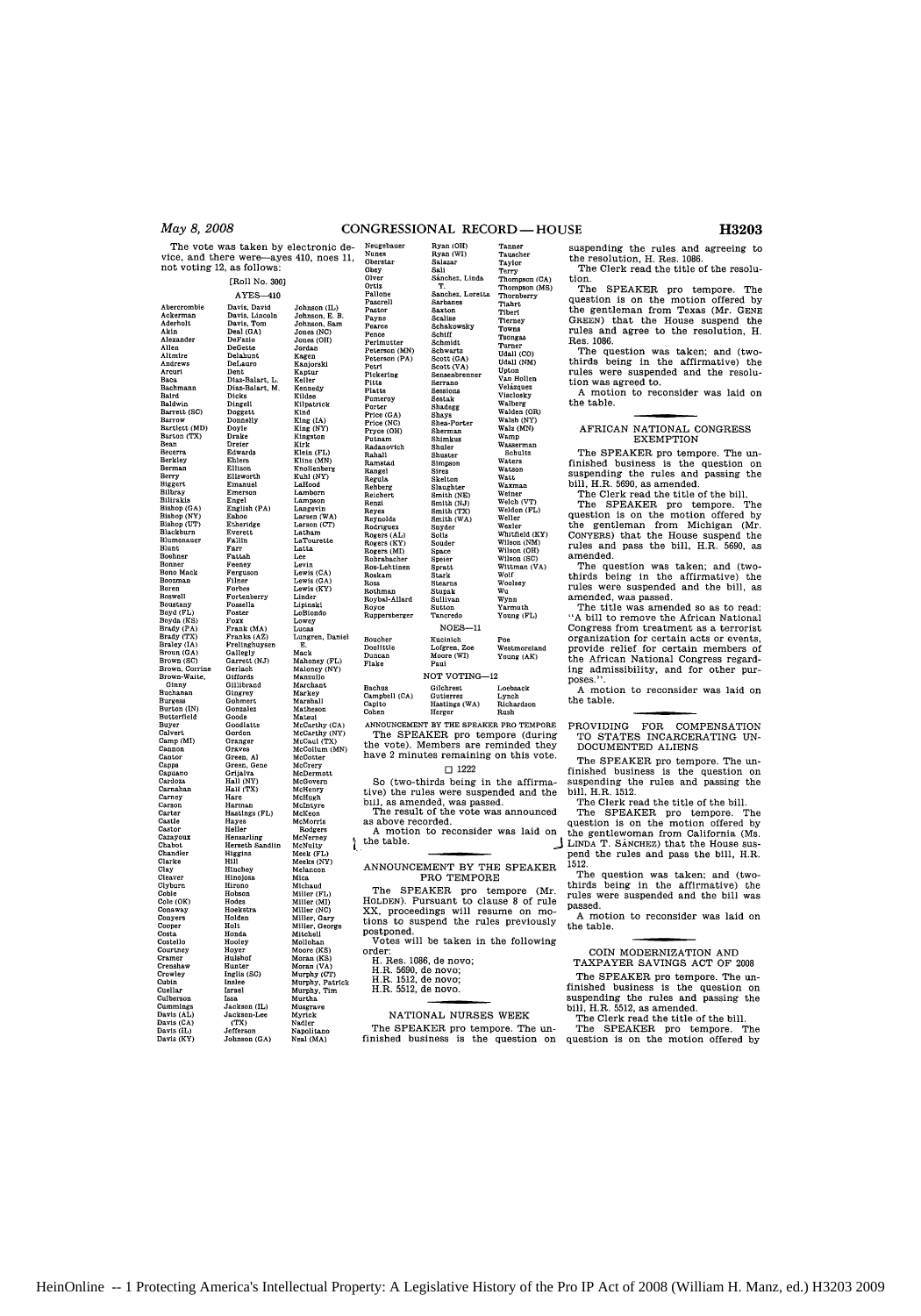HeinOnline -- 1 Protecting America's Intellectual Property: A Legislative History of the Pro IP Act of 2008 (William H. Manz, ed.) [xlvii] 2009